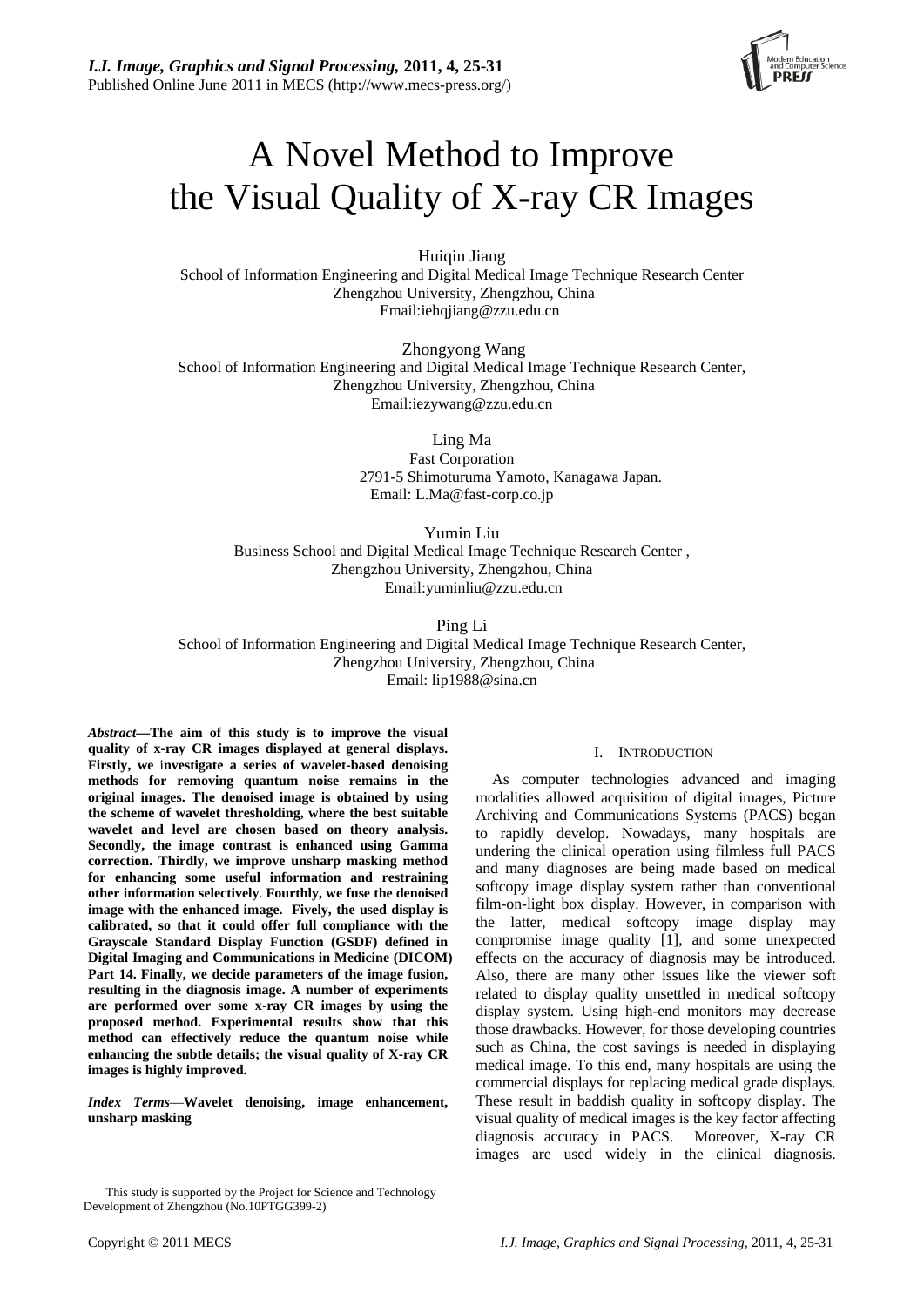Therefore, it is necessary to improve the visual quality of X-ray CR images.

Image enhancement is a very powerful tool to improve the visual quality of images. Numerous enhancement methods have been proposed in the literature. Mainly on grayscale transform and frequency domain transform. Windowing/ leveling and the histogram equalization approach are two of the most widely used spatial uniform contrast-based enhancement technique, which are simple global enhancement approach and observers can interactively change the image contrast in any grey level range [2]. Studies of frequency domain transform mainly concentrate on the wavelet transform [3]-[4]. However, artifacts are inherent in these enhancement processes, such as, at bone-soft tissue boundaries. These artifacts have a detrimental effect on diagnoses. In some cases they can be pathological evidence in a normal radiograph, or they can hide subtle lesions. Especially, an important issue in X-ray CR images is to acquire high quality images with the lower clinical dosages to eliminate the potential danger of radiation. However, simply downscaling the radiation intensities over the entire scan results in increased quantum noise. With the detection of the statistical nature of photon, it is found that Poisson noise is one of the important factors degrading X-ray CR images at low count level.

Several methods with a discrete wavelet transform have been proposed to remove the noise [5]-[6]. Such as Donoho's soft thresholding algorithm [5], Zhang's algorithm [6], etc. most of the previously developed wavelet-based denoising algorithms are to remove additive Gaussian noise. However, for removing Poisson noise, these de-noising techniques needs further to be researched.

In this paper, a wavelet-based medical image denoising and enhancement algorithm was presented. We first investigated a wavelet-based de-noising algorithm. Then we modify the image enhancement technique in [7] and propose a new scheme for medical image de-noising and enhancement. By using the proposed method, the quantum noise on x-ray CR images can be reduced and the images can be enhanced effectively. Consequently, the visual quality of X-ray CR images is highly improved.

## II. FACTORS FOR AFFECTING THE VISUAL QUALITY

Typically there are two factors affecting the visual quality of x-ray CR images displayed in PACS. They are the used display and the original image quality.

Compared to medical grade displays, the commercial displays have some disadvantages for showing medical imaging.

First, the commercial displays have a smaller luminance range, which enables them to offer the smaller luminance difference versus between Just-Noticeable Difference (JND) indexes. Such smaller luminance difference is hard to be discerned by human eye.

Second, medical image is 10 bit or 12 bit. The number of available shades of gray on most commercial displays is limited to 256 (8 bit) only, enabling them hard to render every grayscale as defined by medical image.

Third, contrast is another important factor for diagnostic reading, medical grade display offer a better contrast ratio than the commercial display, which enables them to be capable of rendering more DICOM JNDs.

Fourth, DICOM3.14 standard proposes a Grayscale Standard Display Function (GSDF), which is much better for viewing medical images. However, most commercial displays have their own luminance response functions, which do not follow DICOM standards.

Moreover, the consistency of display images over time and temperature is very significant in medical imaging; medical displays can continuously measure the brightness of the display and even correct it if necessary. However, the commercial displays, its brightness is variable as the change of time and temperature.

On the other hand, noise remains in the original images also affect diagnosis accuracy for softcopy display.

Our research purpose is to improve the diagnostic value of the images by image processing; enabling commercial displays can provide long-term image viewing of the highest quality for efficient diagnosis and referral.

#### III. PROPOSED ALGORITHM

Our proposed method consists of the following steps. Fig. 1 shows the flow chart of the image processing.



Figure 1. Flow chart of the proposed method

Step1: Design a wavelet-based filter for removing quantum noise remains in the original images. Step2: Enhance the image contrast using Gamma Correction.

Step3: Extract the high frequency information of the original image.

Step4: Classify the high frequency information.

Step5: Use image fusion to obtain a processed image. Step6: Calibrate the used display on the basis of DICOM GSDF.

Step7: Decide parameters of the image fusion.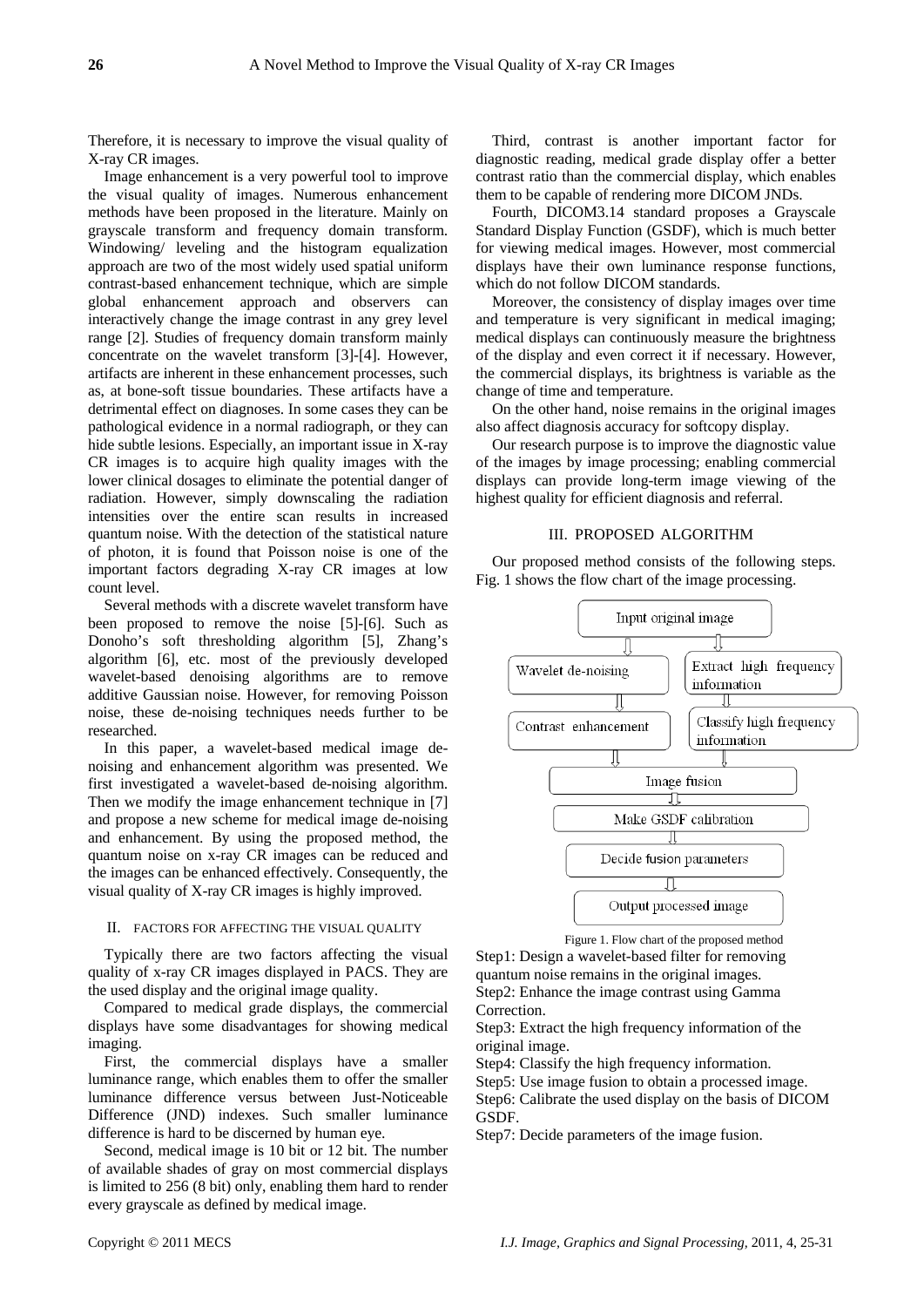#### *A. A wavelet-based filter*

Noise remains can mask and blur important features in the real medical images. Fig.2 is an example of shown images



Figure 2. A display image with big nodule

using the commercial display. This image is degraded by noises as shown in Fig.2, enabling the detail of the texture hard to be found. Thus, we first consider the method of de-noising enhancement.

In the reduction of noise, we have to remove the noise component appropriately while retaining the edge components; especially, the ribs and the blood vessels can be viewed as potential edges, which are important features in medical images. Because the spectrum of their features is very similar to that of the noise, this is the difficulty of image processing.

Because wavelet transform are capable of trading one type of resolution for the other, which makes them especially suitable for the analysis of nonstationary signals. One privileged area of applications where these properties have been found to be noise reduction. Our previous research has proved that the wavelet-based denoising techniques perform better than the optimal spaceinvariant solution (Wiener filter) [8]- [9]. Therefore, we choose the wavelet-based de-noising method in this paper.

One of the widely discussed techniques is the wavelet thresholding scheme, which recognizes that by performing a wavelet transform of a noisy image, noise will be represented principally as small coefficients in the high frequencies. Thus in theory a thresholding, by setting these small coefficients to zero, will eliminate much of the noise in the image [10].

Using Discrete Wavelet Transform (DWT), many methods for remove additive Gaussian noise have been proposed [11]-[14]. However, based on the classical DWT de-noising provides multi-scale treatment of noise, downsampling of sub-band images during decomposition and the thresholding process of wavelet coefficients may cause edge distortion and Gibbs ring artifacts in the reconstructed images [13]-[14]. In order to overcome this drawback, we choose Stationary Wavelet Transform (SWT).

SWT is proposed on the basis of orthogonal wavelet transform, and it remove the down-sampling in the decomposition as illustrated in Fig.3. In Fig.3,  $cA_0$  represents a two-dimensional original image.

 $F_j$  and  $G_j$  represent high-pass and low-pass filter at scale j, filters  $F_{j-1}$  and  $G_{j-1}$  (j>1).  $cA_0$  denotes the original image resulting from interleaved zero padding of and the output of scale  $j, cA_j$  would be the input of scale j+1.  $cA_{i+1}$  denotes the low-frequency (LF) estimation after the



Figure 3. Stationary wavelet decomposition of a two-dimensional image

stationary wavelet decomposition, while  $cD_{j+1}^h$ ,  $cD_{j+1}^v$  and  $cD_{j+1}^d$  denote the high frequency (HF) detailed information along the horizontal, vertical and diagonal directions, respectively. These sub-band images would have the same size as that of the original image because no downsampling is performed during the wavelet transform [15].

This kind of two-dimensional SWT leads to a decomposition of approximation coefficients at level j in four components: the approximation at level  $j+1$ , and the details in three orientations (horizontal, vertical, and diagonal). Conversely, through the inverse wavelet transform, the reconstructed image was obtained.

Based on the wavelet thresholding scheme and SWT, an improved wavelet filter is proposed. The proposed method consists of the following steps:

Step1: Choose the best suitable wavelet and level based on theory analysis.

Since Haar wavelet is self-reproducing across scales, it is an appropriate transform to the case of the Poisson distribution. Moreover, in order to satisfy real-time application, the lower level is chosen to decompose an image. Here, two levels are chosen.

Step2: Decompose the noisy image to some subband images using SWT.

 SWT overcomes the drawback of the classical DWT, which is a time-invariant transform. Therefore, we select SWT in this study.

Step3: The universal threshold is calculated by the following Donoho's method for denoising automatically. It can be exp-ressed as:

$$
T = \sigma \sqrt{2\ln(N)} \; ,
$$

where  $\sigma = Median(abs(w_i))/0.6745$  is the

estimated noise variance,  $W_i$  is the detail coefficients of SWT, and  $N$  is the sampling length of noisy image.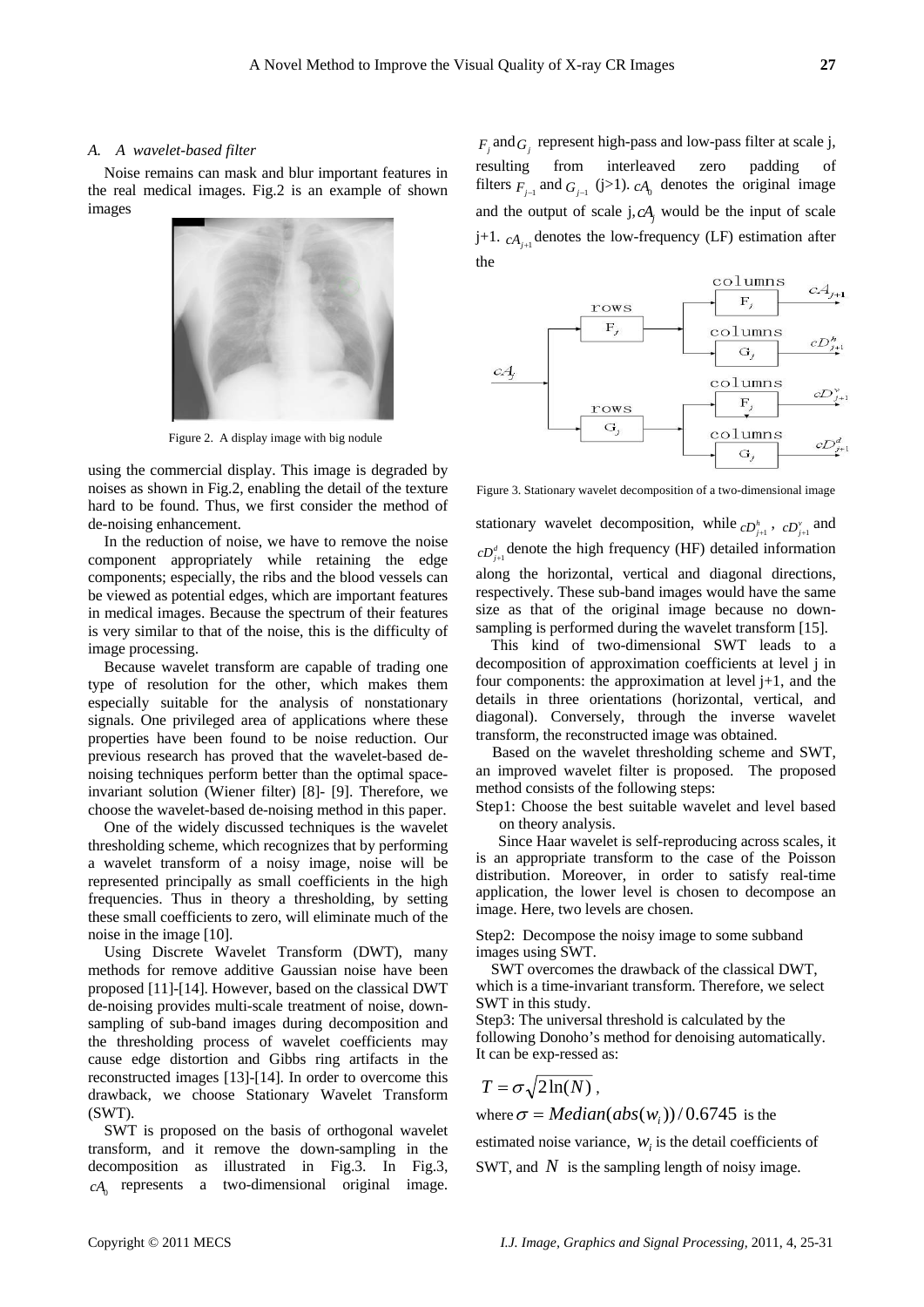Step4: The Donoho's soft thresholding method is applied to the details to modify SWT coefficients.

Step5: The denoised image is reconstructed by the inverse SWT.

In order to evaluate the de-noising method, we perform a series of de-noising experiments using images with controlled

noise amounts. Results of quantitative evaluations are presented.

Images with Poisson noise are created using the following method.

The noisy image  $g(x, y)$  is generated by multiplying the original pixel values by  $\lambda$  and using the obtained results as input to a random number generator which returns truncated to the 12-bit gray-scale digitization range.

$$
g(x, y) = \frac{1}{\lambda} Poisson(\lambda f(x, y))
$$
 (1)

 $f(x, y)$  and  $g(x, y)$  are the gray-scale values in the original and noisy images, respectively. Fig.4 shows the simulation of this process.



Figure4. Poisson noise simulator

With this approach, we maintain a constant mean grayscale value at different noise levels. The amount of noise depends upon  $\lambda$ .

We use Peak Signal-to-noise (PSNR) as the evaluation criterion of denoised images. The PSNR is calculated using Equation (2)

$$
PSNR = 10 \log_{10} \frac{S^2}{MSE}
$$
 (2)

Where, MSE = 
$$
\frac{1}{MN} \sum_{n=1}^{N} \sum_{m=1}^{M} [g(n, m) - f(n, m)]^{2}
$$
 (3)

S is the maximum pixel value, and PSNR is measured in decibel (dB).

We execute the algorithm to the obtained noisy images. For these noisy images, the PSNR was estimated before and after application of the proposed algorithm. Experiment results are shown in Fig.5. Fig.5 (a) shows a noisy version (PSNR  $=$ 24.37), Fig.5 (b) shows the image (PSNR  $==38.35$ ) denoised by our technique, and Fig.5(c) shows the image (PSNR  $=26.19$ ) denoised by the DWT method.



Figure 5. (a) Noisy image (PSNR =24.37), (b) The proposed method (PSNR =38.35), (c) DWT method (PSNR = 26.19).

|  |  |  | TABLE 1. PSNR MEASUREMENTS OF IMAGES |  |
|--|--|--|--------------------------------------|--|
|  |  |  |                                      |  |

| Image<br>No.           | Amount of<br>noise | <b>Noise</b><br>Image | <b>DWT</b><br>method | The proposed<br>method |
|------------------------|--------------------|-----------------------|----------------------|------------------------|
| 1                      | $\lambda = 0.02$   | 15.54                 | 25.14                | 29.95                  |
|                        | $\lambda = 0.07$   | 21.05                 | 33.81                | 36.55                  |
|                        | $\lambda = 0.2$    | 23.41                 | 36.75                | 38.47                  |
| $\mathcal{D}_{\alpha}$ | $\lambda = 0.02$   | 15.02                 | 27.56                | 28.74                  |
|                        | $\lambda = 0.07$   | 19.24                 | 34.03                | 35.82                  |
|                        | $\lambda = 0.2$    | 23.97                 | 36.46                | 37.07                  |
| 3                      | $\lambda = 0.02$   | 14.33                 | 28.60                | 30.05                  |
|                        | $\lambda = 0.07$   | 20.82                 | 33.74                | 35.85                  |
|                        | $\lambda = 0.2$    | 25.70                 | 35.95                | 37.67                  |
| $\overline{4}$         | $\lambda = 0.02$   | 16.25                 | 29.49                | 31.75                  |
|                        | $\lambda = 0.07$   | 21.13                 | 33.95                | 36.83                  |
|                        | $\lambda = 0.2$    | 24.81                 | 37.28                | 39.29                  |

Table 1 and Fig.6 show PSNR comparisons of the proposed method with the DWT method. The yellow line shows the PSNR of the denoised images by the proposed method. It can be noticed that the images that were applied the proposed method showed the best results.



Figure 6. PSNR Comparisons

Also, we evaluate the performance of the proposed algorithm on real CR images with inherent noise.

The original and denoised images are shown in Fig.7 (a), (b), respectively. Let us look round Fig.7 (a) and Fig.7 (b). As one can see, the denoised image maintained sharpness and many fine details, while the noise was removed. It is visually better than the original image.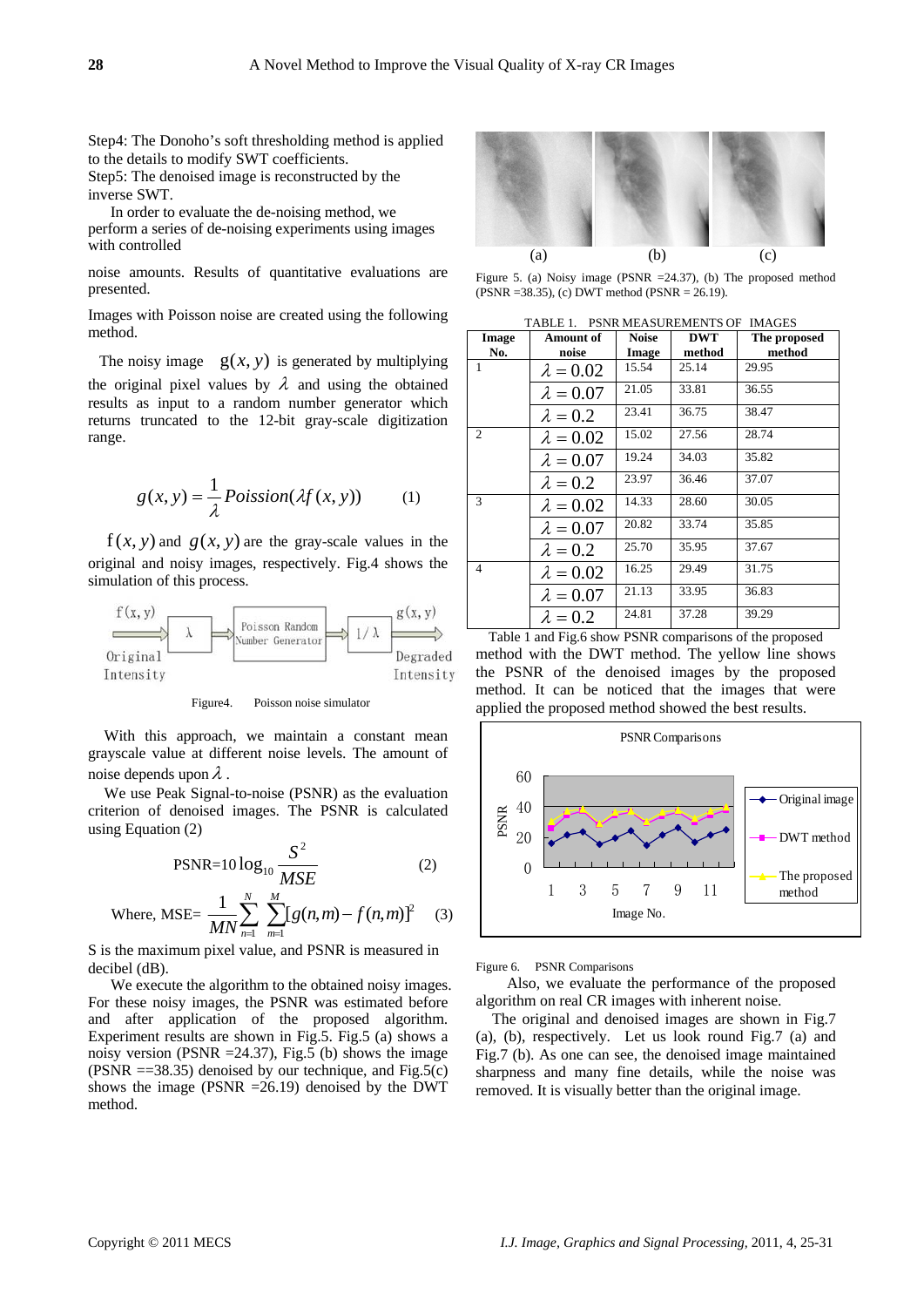

Figure 7. Comparison of the original and denoised image

#### *B. Contrast enhancement*

 Since x-ray CR images inherently have a wide dynamic range up to 10 bits or 12 bits and low detail contrast. Moreover, diagnosis feature such as nodules and edges are often showing up as relatively low-contrast white circular objects. In order to enhance low contrast white circular objects, we first compress low signal components in the denoised image  $f_d(x, y)$  using Gamma correction, so that diagnosis feature can be enhanced naturally.

$$
f_1(x, y) = f_d(x, y)^\gamma
$$
 (4)

Where,  $f_1(x, y)$  is the first temporary image. It is obtained using Equation (4). The  $\gamma$  value can be adjusted by user.

# *C. Extracting*

The High Frequency Component can be extracted according to the following steps.

step1: Design a lowpass filter using Gaussion function, where the designed lowpass filter is an integer vector with size 33.

step2: The designed lowpass filter is used as convolution kernel to compute a very blurred version of the original image  $f_a(x, y)$ .

The obtained blurred image is defined as  $f_h(x, y)$ .

Step3: The high frequency component is computed using

Equation (5).

$$
f_h(x, y) = f_o(x, y) - f_b(x, y)
$$
 (5)

Where,  $f_h(x, y)$  is the extracted high frequency component.

#### *D. Classification*

We can implement the enhancement of high-frequency details of medical images in either spatial domain or frequency domain. Because both diagnosis feature and noise are high frequency components, the drawbacks of existing methods are enhancement of noise present in images. In order to solve this problem, we analyze and classify the extracted high frequency components into three feature images. Firstly, if the absolute value

extracted high frequency components or the size of graininess is smaller, it is considered as noise. Secondly, we set a threshold T by analyzing this absolute value. Thirdly, we construct three temporary images according to the following rule. If  $f_h(x, y) > T$ ,  $f_h(x, y)$  is classified as the second temporary image  $f_2(x, y)$  , this is the diagnosis feature component in the high signal range. Else if  $f_h(x, y) < -T$ ,  $f_h(x, y)$  is classified as the third temporary image  $f_3(x, y)$ , this is the diagnosis feature component in the low signal range, else  $f_h(x, y)$  is classified as the fourth temporary image  $f_4(x, y)$ , this is the noise component.

#### *E. Image Fusion*

On the basis of above four obtained temporary images, the enhanced image is reconstructed using image fusion as shown in Equation (6).

$$
f_e(x, y) = f_1(x, y) + a * f_2(x, y) + b * f_3(x, y) + c * f_3(x, y)
$$
 (6)  
Where,  $f_1(x, y)$  is obtained using (2),  $\gamma$  is the gain  
factor for adjusting the compression ratio of non-  
diagnosis feature component. *a* is the gain factor for  
adjusting the enhanced diagnosis feature component in  
the high signal range. *b* is the gain factor for adjusting  
the enhanced diagnosis feature component in the low

# signal range. *c* is the gain factor for adjusting the removed noise component.

## *F. Calibration*

In displaying a medical image, image data will be transformed according to the corresponding Lookup Table (LUT) on monitor, which is the final link between the image data and the eye brain system of human observer [16]-[19]. DICOM 3.14 standard proposes a Grayscale Standard Display Function (GSDF), which is much better for viewing medical images. However, the LUT in the general display is preset for normal text and picture display but not for medical softcopy image display, the general display's luminance response curve does not follow GSDF defined as DICOM3.14. Thus, to make the medical softcopy image display system offering full compliance with DICOM GSDF [18]-[19], we need to calibrate LUT in the general display. Moreover, the monitor's luminance response curve will appear degradation after a period of time; therefore, the calibration process need be performed routinely.

# *G. Deciding Parameter*

In this study, the luminance response function used commercial display is calibrated firstly according to the GSDF defined in DICOM3.14 standard. Then parameters  $\gamma$ , a, b, and c are decided by user while viewing the image quality. Also, we will make DICOM 3.14 calibration and update parameters to keep the image consistent over time.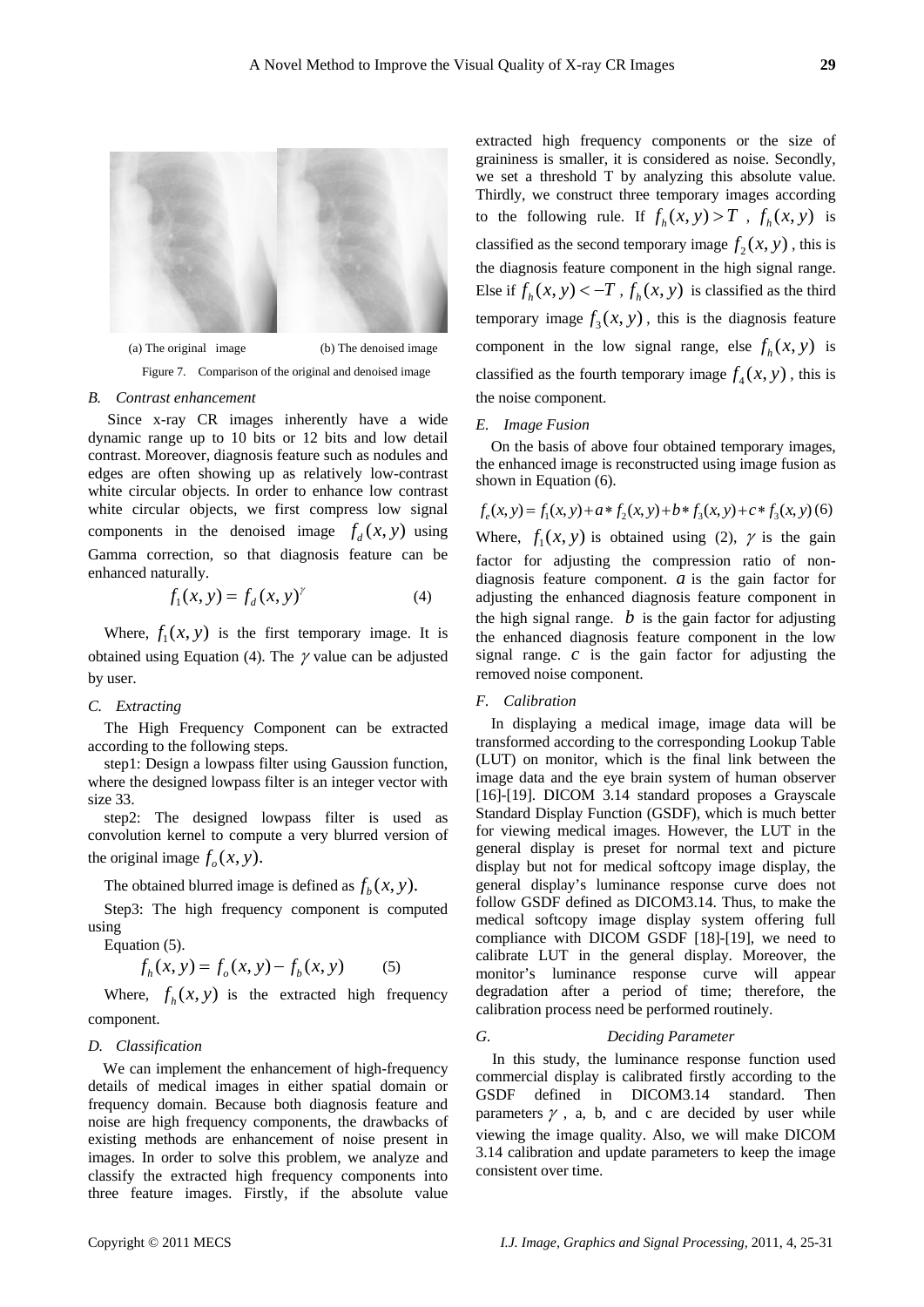#### IV. EXPERIMENT AND EVALUATION

We first perform a series of experiments using images in the Standard Digital Image Database, Japan: nodule 154, and non-nodule 93 on chest radiogram, to verify this technique.

Fig.8 (a), (b), (c), and (d) show the original images with big, middle, small nodules, and non-nodule using the commercial display respectively. The enhanced results of these images are shown in Fig.9 (a), (b), (c), and (d) respectively. The images displayed in Fig.8 present undesired properties like low signal-to-noise (SNR) and low contrast ratios. The displayed images have so poor image quality that nodules can not be seen in these images.

The enhanced results of these images are shown in Fig.9. Big nodule and middle nodule not only can be seen clearly in Fig.9 (a) and (b); but also, little nodule in Fig.9 (c) and the detail feature in Fig.9 (d) can be observed. The results show



Figure 8. Show the original images using the commercial display

that the diagnosis feature has been enhanced effectively in the processed images.

Further more, we have evaluated this technique based on minimum standards to meet the American Association of Physicists in Medicine (AAPM) and Japan Industries Association of Radiological Systems Standards (JESRA).

In visual check, acceptance test result report has indicated that the patches' luminance differences among 16 steps can be clearly recognized, 5% and 95% patches can be visible, the judgment-use positions on the reference clinical image can be visible without any problem, smooth, stable and continuous display can be presented, and artifacts do not be present.

The measured values, such as contrast response, luminance deviation, luminance ratio, etc, are the range of acceptance in AAPM and JESRA Standards.

Therefore, although the commercial display is used, the enhanced image can provide long-term image viewing of the highest quality for efficient diagnosis and referral.

# V. CONCLUSION

A novel method to improve the visual quality of x-ray CR images has been presented. We have demonstrated that the proposed technique not only can offer effective noise removal in noisy medical images and enhancing sharpness, but also can improve the diagnostic value of the shown image on the commercial display successfully.



(b) Enhanced



Figure 9. Show the enhanced images using the commercial display

#### **REFERENCES**

[1]Liu Jiquan; Feng Jingyi; Lao Duchun; "DICOM GSDF Based Cal- ibration Method of General LCD Monitor for Medical Softcopy Ima- ge Display",Bioinformatics and Biomedical Engineering, 2007, ICB- BE 2007, The 1<sup>st</sup> International conference on Digital object identifier: 10.1109/ICBBE.2007.298, Publication Year:2007, pp.1153- 1156.

[2] Iyad Jafar, Hao Ying, "A New Algorithm for Adaptive Contrast Enhancement Based on Human Visual Properties for Medical Imag- ing Applications," IJCSNS International Journal of Computer Scie- nce and Network Security, VOL.7 No.7, July 2007.

[3] Jiao Feng, Naixue Xiong and Bi Shuoben. "X-ray Image Enha-ncement Based on Wavelet Transform", Proceedings of IEEE Inte-rnational Conference on Asia-pacific service computing, pp. 1568-1573, 2008.

[4] Miller, M.; Kingsbury, N. "Image denoising using derotated co-mplex wavelet coefficients", IEEE Transactions on Image Processing, Vol. 17, pp. 1500-1511, 2008.

[5]D.L. Donoho, "De-noising by soft-thresholding," IEEE Trans. Inform. Theory, vol. 41, No.3,pp.613-627, 1995.